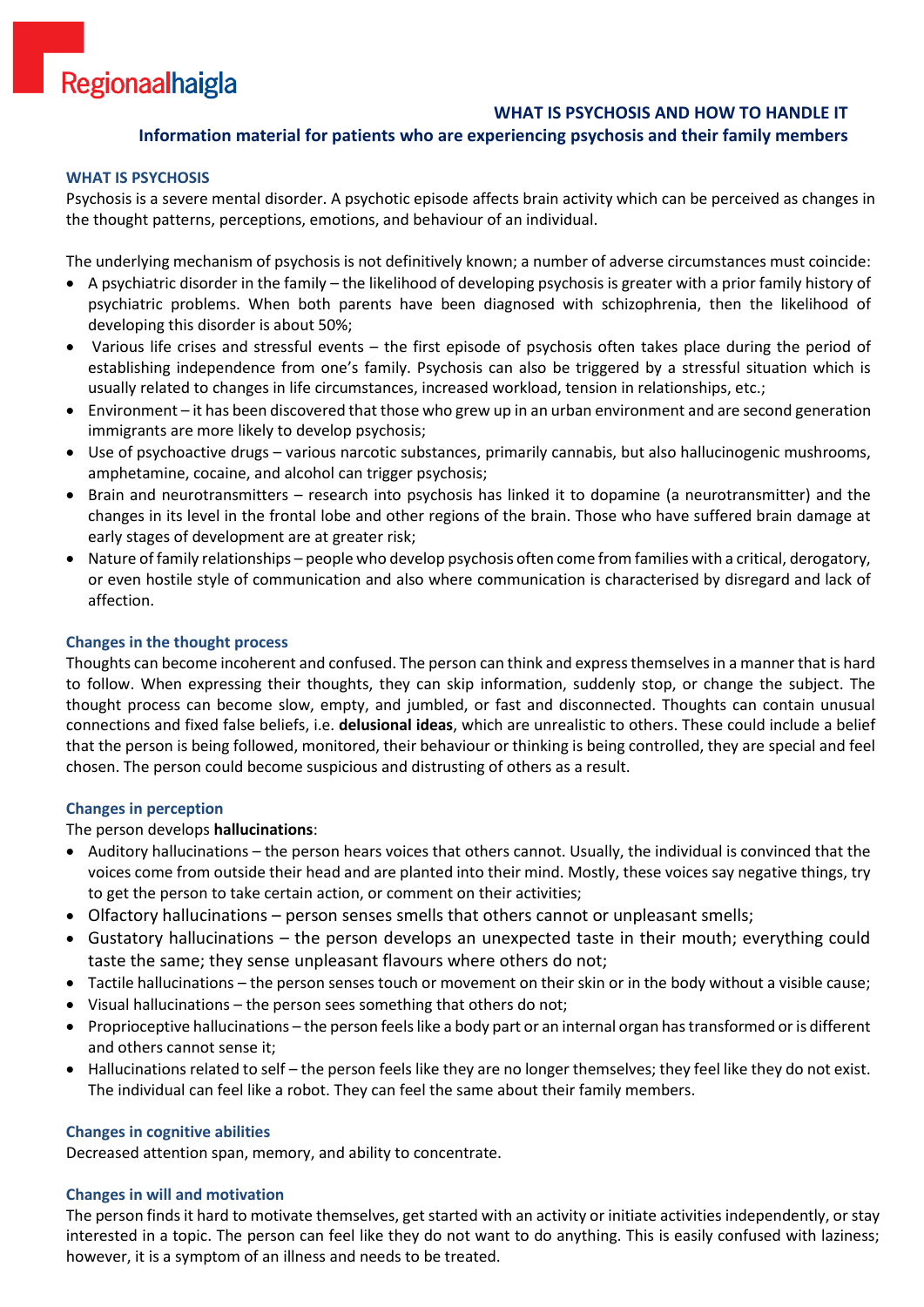## **Changes in emotions**

Often, it might seem as if feelings disappear or the person becomes numb; nothing brings deep joy or sadness. Their mood could be evenly depressed or indifferent. The person can be easily irritable, tense, or anxious. In some instances, the feelings could be too intense or seem inappropriate.

#### **Changes in behaviour**

The person might find it hard to cope with their day-to-day life. The grades could drop or there might be problems at work. The person might experience sleeping or eating disorders. Often, they have a hard time communicating because their behaviour is not understood by others or their thought processes have changed.

The activity level of the person could also change. It could decrease – the person becomes passive and withdrawn and neglects activities which they used to enjoy. The activity level could also increase – the person becomes overly active and energetic, starts doing uncharacteristic activities and loses sleep.

The behaviour could feature traits which are hard to explain to others and have not been characteristic of the person.

#### **Diagnoses**

Following the first psychotic episode, the further course of the illness and the precise diagnosis of the patient are sometimes hard to determine. Time will tell if the person gets better, whether some of the symptoms persist, and whether the episodes are going to reoccur.

**Acute psychotic episode –** a condition where a person demonstrates various signs of psychosis to the extent that these are disruptive in their daily life. The symptoms develop quickly – in about two weeks; psychotic episodes can vary in length.

**Schizophrenia –** chronic (long-term; sometimes life-long) condition with reoccurring psychotic episodes. Often, the person's ability to show initiative is decreased between the episodes of acute psychosis; they are disinterested and their thought processes and activities might be inhibited.

**Schizoaffective disorder –** mostly chronic (long-term; sometimes life-long) condition with more or less simultaneously occurring mood disorders and symptoms of psychosis (up to two days difference). The mood could be depressed (low) or manic (high).

**Psychotic episode with a mood disorder –** depression or mania are manifested the most; symptoms of psychosis are significantly less noticeable.

**Delusional disorder –** the main symptoms include unusual connections between ideas and irrefutable and unrealistic (for others) convictions. Delusional thoughts usually remain unchanged for a long period.

**Psychotic episodes caused by substance abuse –** the symptoms of psychosis develop directly due to having consumed narcotic substances. Cannabis, but also other substances, could trigger psychosis.

## **Brain regions which are affected by psychosis the most**

Frontal lobe: difficulties planning activities and organising thoughts.

Basal ganglions: subtle movements, emotions, and the integration of perception are affected the most. This is related to the development of paranoid thinking and hallucinations in case of psychosis.

Auditory system: hearing and understanding speech. Excessive activity in the Wernicke area could manifest itself as auditory hallucinations.

Occipital lobe: interpreting information received through vision, understanding the emotions of other people, and perceiving movement could be difficult.

Hippocampus: difficulties in learning, forming memories.

Limbic system: emotions could be unusually expressed.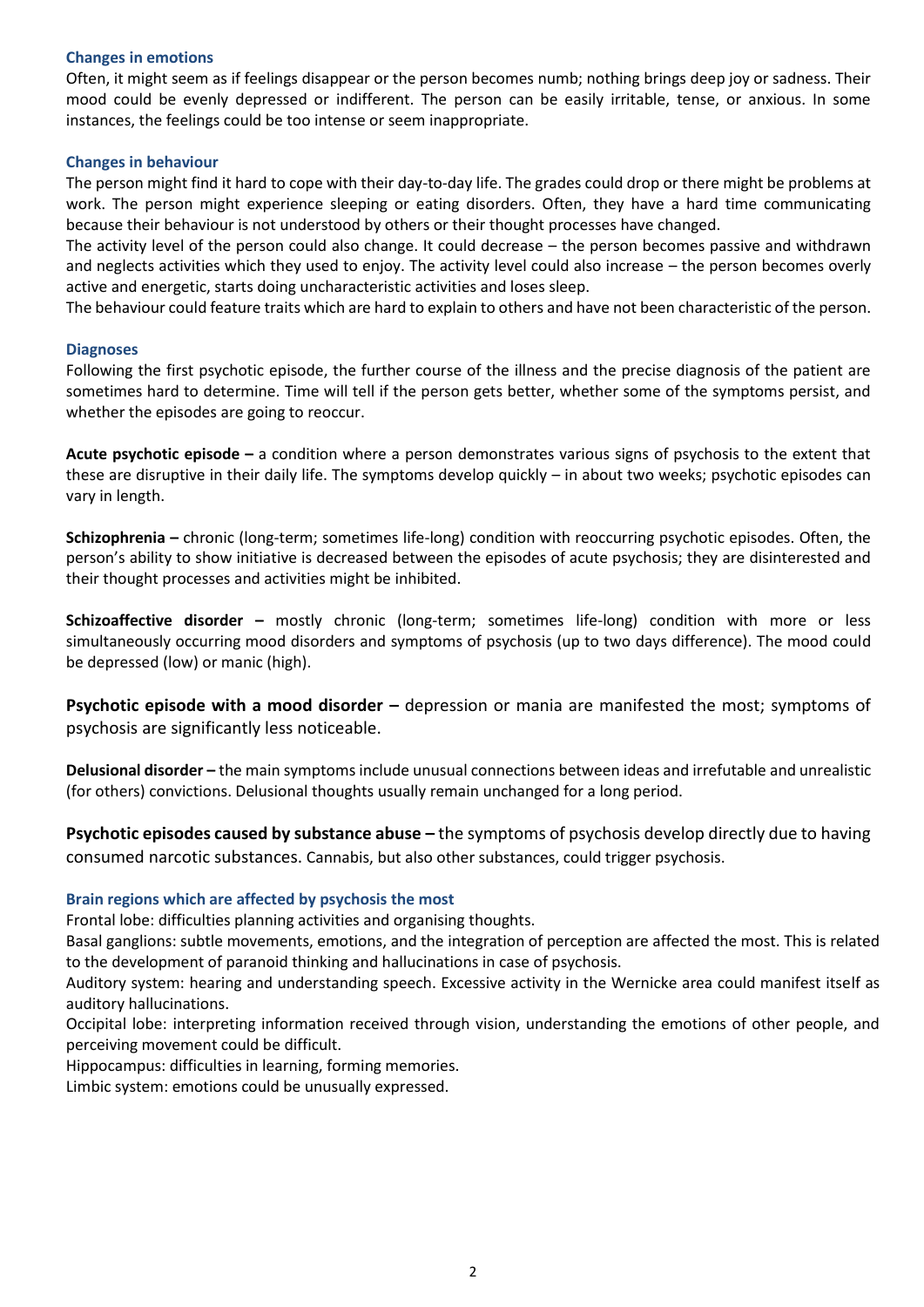#### **TREATMENT OF PSYCHOSIS**

Psychosis is a treatable condition. Even if the illness turns into a chronic one, it is possible to find suitable treatment options which help cope well with daily activities and alleviate the symptoms of the condition. This means a longterm commitment to mental health, but efficient drugs and psychotherapy are available, as is support from the social system.

Research indicates that about 50% of the patients recover well. Recovery means coping in day-to-day life. Recovery does not mean that the person should stop taking the drugs and attending psychotherapy.

For the affected individual and their family members, recovery from psychosis is a long-term process that requires a big commitment. Suitable treatment makes the symptoms retreat little-by-little in a few months. The critical period when the person cannot cope well, has a diminished quality of life, and the episode could reoccur, lasts for a year or longer.

Treatment options depend on the condition of the person – the number of psychosis symptoms and how much they disrupt daily life. A psychotic disorder needs medication, which is usually started at the hospital. The sooner the treatment begins, the more likely the person makes a recovery.

The treatment of disorders involving psychosis is offered to **out-patients** (person has occasional appointments with a doctor, a psychologist, and other specialists) or **in-patients** (the person remains in a hospital for treatment). Hospitalisation could be necessary when starting the treatment or treating the person at home is not in the best interests of the patient. Most of the treatment takes place at home in any case.

**Involuntary care –** pursuant to Estonian laws, the person could be admitted to involuntary care if a severe mental disorder causes danger to their life or health or the life or health of other people. Psychosis is a severe mental disorder. A judge can order a person to be admitted to involuntary care that lasts more than 48 hours. This is not a judicial punishment and the involuntary care ends when the condition of the person improves or the person starts to understand that they need treatment.

In the case of first-episode psychosis, the hospital conducts several tests in order to diagnose the condition and plan care. Usually, this involves brain scans, blood analyses, and psychological examinations. Ask your treatment team about the precise goal, results, and process of the tests.

## **Treatment team**

**A psychiatrist** is a doctor whose task is to diagnose the psychiatric disorder based on the clinical picture, medical history, and the results of various tests. The psychiatrist recommends psychotherapy according to the symptoms and the diagnosis and prescribes medication. Psychiatric care is compliant with international treatment guidelines.

**A clinical psychologist** uses tests and examinations to determine whether a person has a mental disorder; their tasks also include the treatment of the mental disorder and alleviation of symptoms.

**A psychotherapist** is a specialist who has completed special psychotherapy training in addition to being trained as a psychologist or a psychiatrist, such as cognitive behavioural therapy, family psychotherapy, or psychodynamic therapy.

**A mental health nurse** has completed training in mental health nursing in order to counsel patients in mental health issues and participate in the treatment process.

## **Medication**

**Antipsychotics** are used for the treatment of psychosis. Antipsychotics primarily affect the dopamine system of the central nervous system, and through that, other neurotransmitters and systems. Antipsychotics are divided into typical antipsychotics (first generation) and atypical antipsychotics (second generation). Typical and atypical antipsychotics affect the receptors in the brain in different ways – typical antipsychotics mainly affect the dopamine system, atypical antipsychotics also affect the serotonin system in certain brain regions.

**Typical antipsychotics** haloperidol, flupentixol, zuclopenthixol, and chlorpromazine are mostly efficient in case of disorders in sensory perception and thought processes.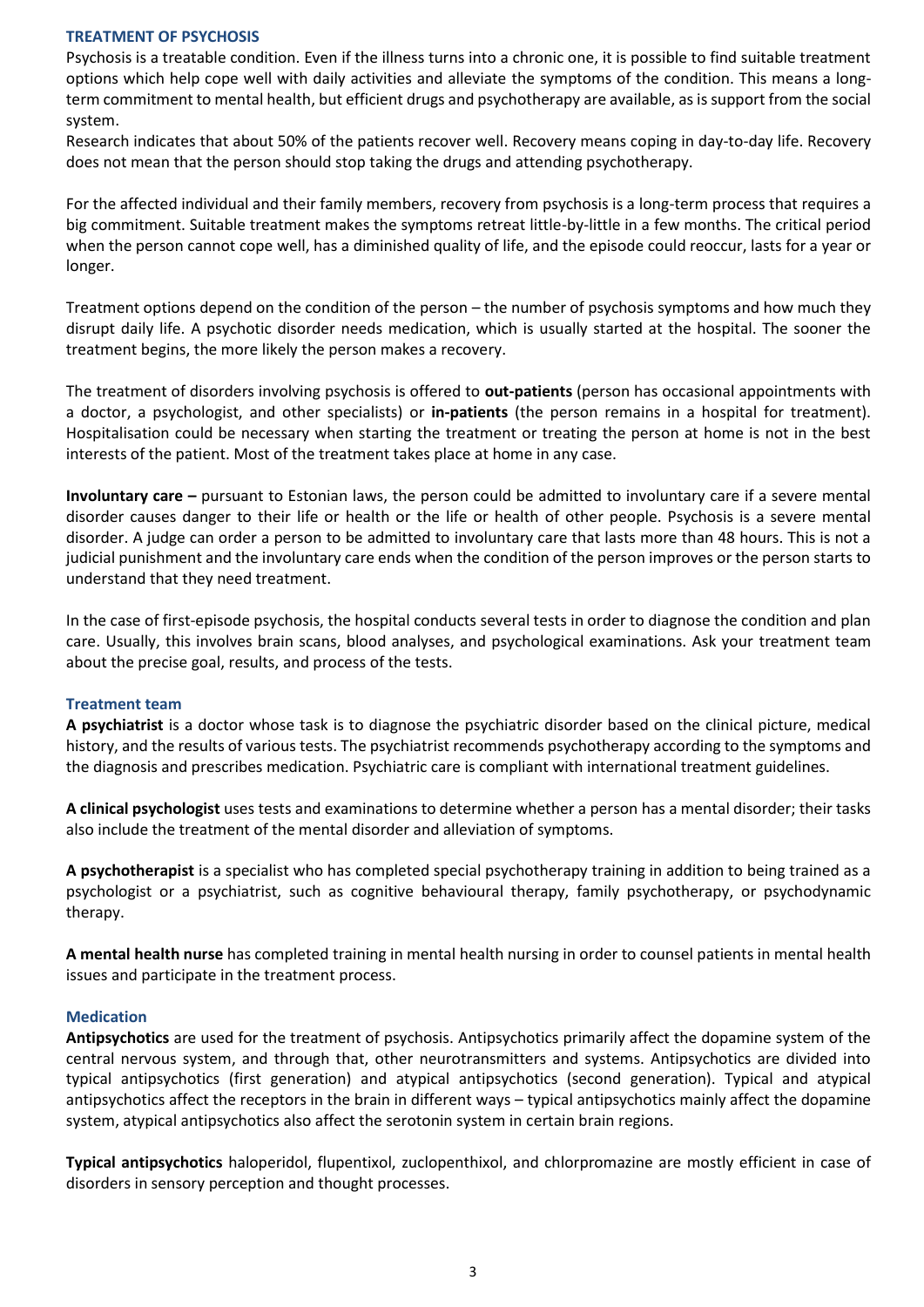**Atypical antipsychotics** clozapine, risperidone, olanzapine, sertindole, quetiapine, aripiprazole, ziprasidone, amisulpride, paliperidone, and cariprazine in addition to sensory and thought process disorders also affect emotions and mental faculties and to a lesser extent motivation and will.

Antipsychotics could have various forms but their effect could remain largely the same. The pharmaceuticals are mainly in a **pill** form. Some of the medication can be administered in a liquid form; some pills dissolve in the mouth. Some drugs have **injectable pharmaceutical forms, i.e. depot medication**; their advantage is that they can be administered less frequently (once or twice per month) and sometimes have fewer side effects.

# **Side effects of antipsychotics**

Every drug has an effect and side effects. Developing side effects is unpredictable; some people do not have any, some can suffer from those from the first day. If you suspect that you have developed side effects, tell your psychiatrist or mental health nurse at the earliest opportunity. If the side effects of the pharmaceutical are severe, you can switch the medication.

- **The most common side effects:**
- Drowsiness, sleepiness
- Increased appetite and weight
- Dry mouth
- Constipation
- Difficulties urinating
- Heart palpitations

In addition, the person might experience neurological side effects which are more common with typical antipsychotics: slowed movement, stiffness in joints and muscles, reduced facial expressions, shorter steps when walking and loss of automatic movements of arms, increased saliva production, physical restlessness, psychological restlessness, unwanted movements of muscles and muscle groups. There could be other side effects; for more information, please read the package leaflet.

## **Other pharmaceuticals**

If necessary, other drugs can be used in the treatment of psychosis in addition to antipsychotics. **Antidepressants** are used to alleviate the symptoms of depression and anxiety. **Mood stabilisers** can also be used in order to balance the mood. For short periods, **tranquillizers or sleeping pills** can also be used. In order to alleviate the side effects, cholinoceptor antagonists can be added to the regimen.

## **Psychotherapy**

The form and frequency of psychotherapy depends on the condition as well as personal preferences and needs of the individual and the possibilities of the healthcare system. A suitable course of psychotherapy can be selected together with the treatment team and family members:

- **Family therapy and informing the family of the condition** the most critical period for the family lasts about six months; during this time, the family adjusts to the illness and reorganises their daily life and earlier beliefs. The family must be supported through this time; they need access to relevant information and discuss the difficulties that they are facing. Sometimes, the family members also need psychiatric help or long-term family therapy;
- **Group psychotherapy**  group members support each other and discuss issues which are common in people who have developed psychosis. The support group can be attended during the hospitalisation, as well as following it;
- **Individual therapy** individual therapy could be supportive psychotherapy which deals with issues and problems important in that moment. Cognitive behavioural therapy provides opportunities for choosing a specific problem to tackle.

## **Additional options in the treatment of psychosis:**

- **Creative arts therapy** provides ways to express oneself when describing or discussing your inner life feels too difficult;
- **Cognitive remediation (retraining the brain)** brain activity can be strengthened and trained to show better form just like a physical body and muscles. Cognitive remediation allows to improve the areas of mental activity which have deteriorated due to the condition or even earlier, such as concentration and memory;
- **Occupational therapy** is important for increasing the activity level. Activities that are done as therapy as well as simply being active promote healing.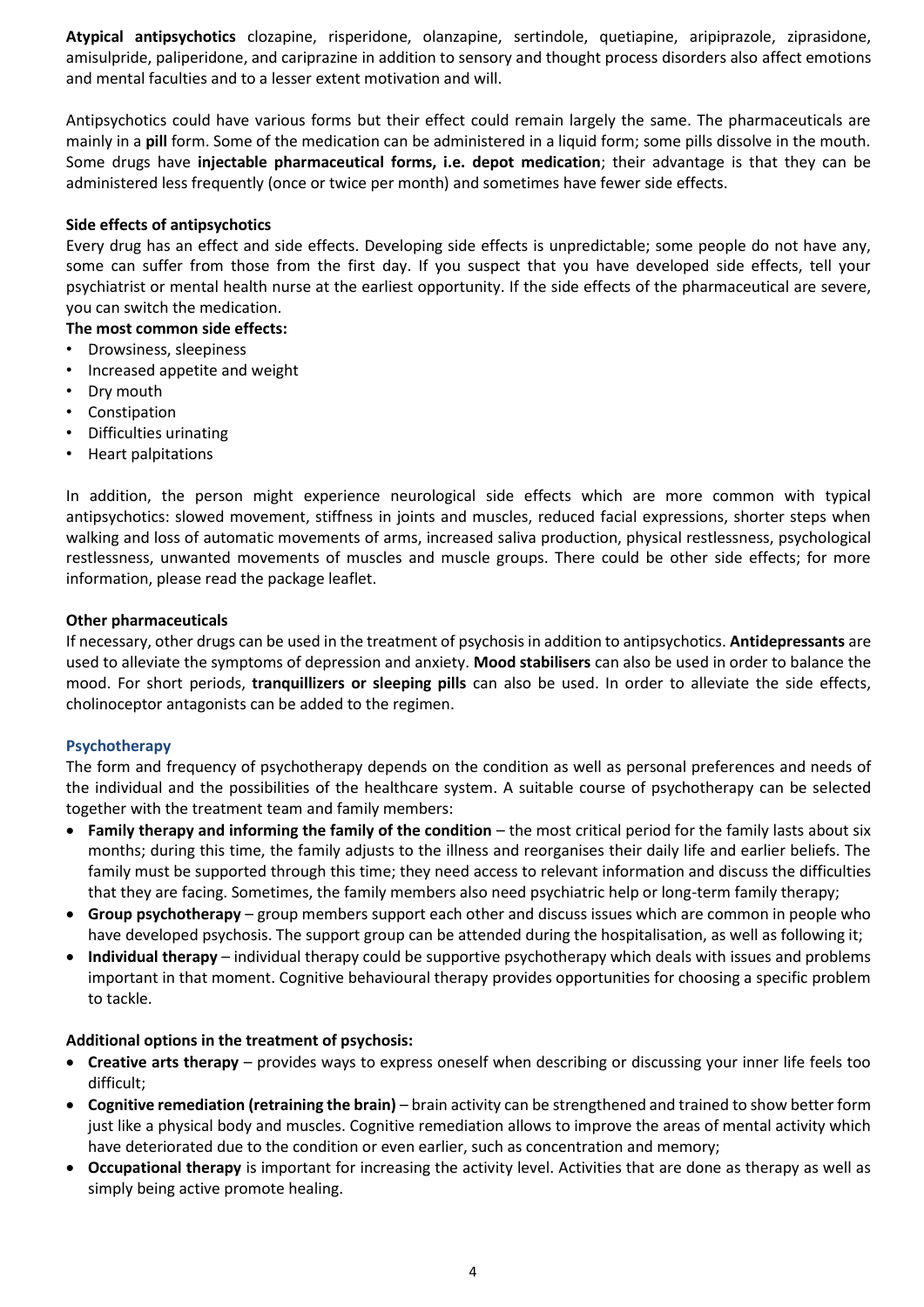## **Supportive activities for healing and staying healthy**

Pay attention to the condition of your body – physical and mental health are strongly linked!

**Diet** – food should be varied and healthy and consumed at regular meals. You can ask about a healthy diet from your treatment team or visit the healthy diet website a[t www.toitumine.ee.](http://www.toitumine.ee/)

**Sleep** – you should sleep for at least 8 hours every night. If you have trouble falling asleep or your sleep is intermittent or disturbed, then be sure to tell your treatment team.

**Physical activity** improves the mood, helps control weight, and feel calm. Find a suitable way to be physically active at least two hours per week or 20 minutes per day. The more active you are, the better!

**Maintain your relationships** – this will help with your mood, make you confident, and accelerate healing! Good relationships between the family members reduce tension and create a calm and steady environment at home. This is sorely needed in order to recover. If necessary, discuss relationships within the family with your treatment team.

**Friends and acquaintances** – after an episode, you must get used to various social situations again and renew your relationships with your friends. This increases your confidence and improves the mood.

**Treatment team** – take advantage of all opportunities offered by the members of your treatment team and try to cooperate and find common ground. During your discussions, you can talk about the problems that have emerged and ask questions that you have about your condition. Ask in detail about the condition and ask to be referred to relevant materials and information. You can also talk about what you can do to promote recovery and which means are available to you. The treatment team consists of specialists experienced in treating psychiatric problems and their goal is to help you recover.

**Participate in life!** Participation in social activities improves your mood and gives hope. If possible, join a support group or go to a day centre. Look for an opportunity to volunteer in your area; e.g[. www.vabatahtlikud.ee.](http://www.vabatahtlikud.ee/) If the state of your health allows, then be sure to work, study, or join a course and learn something new.

## **If you develop dark thoughts, then do not keep them to yourself; instead, tell someone!**

**Train your brain**, read newspapers, magazines, and books and go to a cinema, a concert, and other events. Try finding activities which are manageable and pleasant; in addition to a positive experience, these would help improve attention, concentration, memory, and mood.

**Reduce the possibility of your condition worsening!** Do not consume alcohol or narcotic substances. Consuming alcohol with medication can lead to unpleasant and frightening states of mind that are dangerous to your health. The effect of drugs can increase or decrease due to the effect of alcohol. Narcotic substances can easily cause your condition to deteriorate and reduce the effect of medication too much.

**Take the medication prescribed by your doctor!** The dosage and frequency of medication can only be changed if agreed with your attending physician. If your medication has unpleasant side effects, then discuss this with your attending physician in order to find a suitable solution. If you fail to take your medication according to the regimen prescribed by your doctor, then your symptoms may return and condition deteriorate. After each episode (relapse), the recovery becomes more and more time consuming and challenging.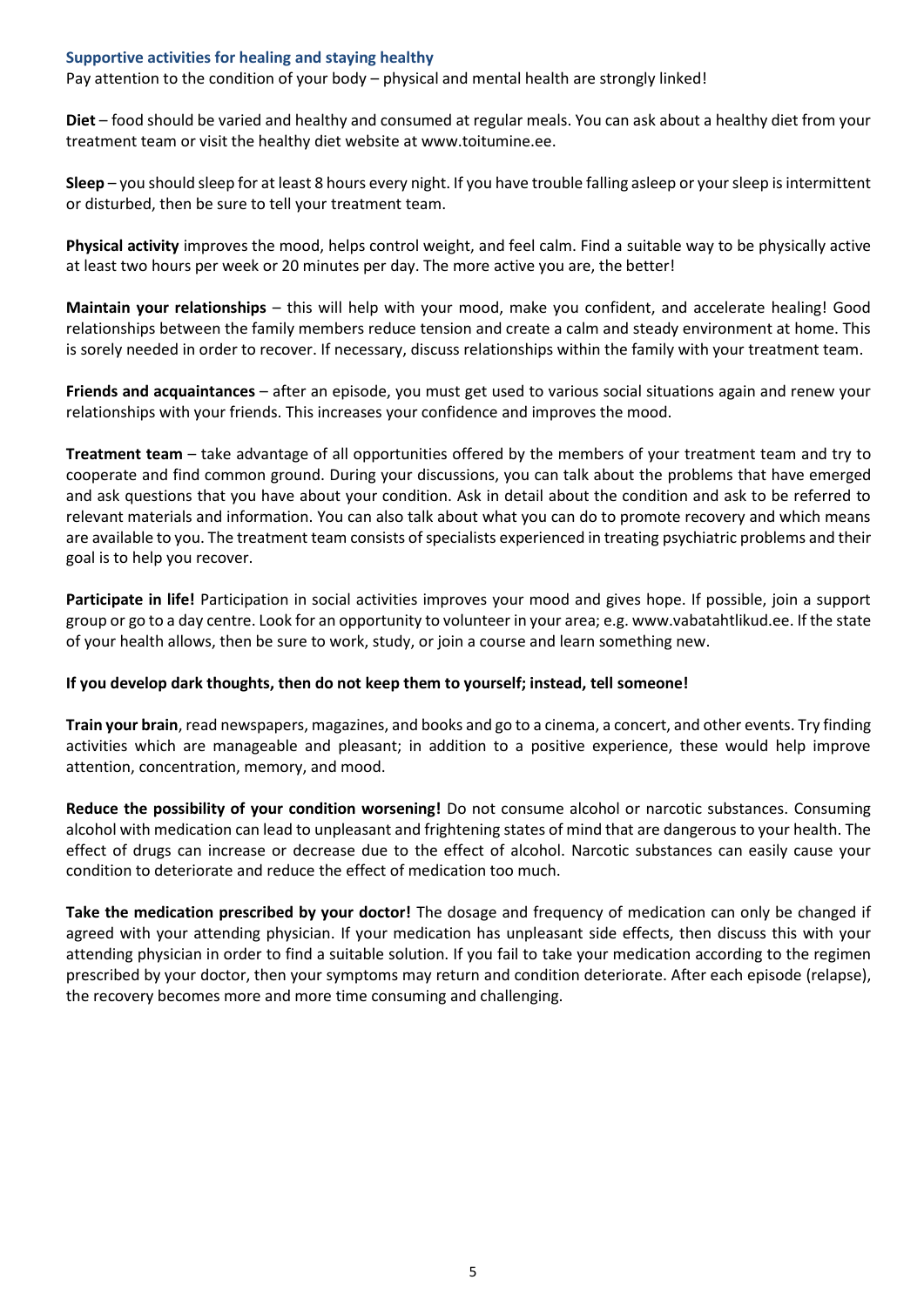# **Relapse and having another episode**

During your recovery, you may experience relapses and your condition might worsen. In case of psychosis, the perception of reality is disturbed so the person might not notice changes in their condition that their family members can spot. If the possible symptoms of a relapse could be discussed by everyone involved (the patient, their family, and the treatment team), then this would be best.

Symptoms of a relapse can include:

- Changes in sleep habits; the need for sleep is considerably smaller or greater. Even one night with no or little sleep is one too many;
- Changes in the diet; the person eats very little or is unusually selective towards food;
- Neglecting personal hygiene or appearance;
- Becoming withdrawn and less social;
- Significant decrease or increase in the mood and energy level;
- Person is easily agitated; conflicts are more frequent;
- All of the earlier symptoms of the condition.

Although there is hope that the severe episodes will not reoccur or are less frequent, it would be best to have a plan for a crisis:

- Keep the phone number of the attending physician or the emergency room of the nearest psychiatric clinic in a place where it can be easily found in order to contact them immediately if necessary. Save it in your phone or write down in a notebook. Do not wait for the condition to become serious; you can also call or write as soon as you suspect that your condition is becoming worse;
- Think about the people who you can trust and who can help you go to a hospital if necessary or support you in practical or psychological ways;
- Discuss the probability of a crisis and the action plan with your family and treatment team. A crisis is less frightening if you know how to behave in this situation.

## **ADVICE TO FAMILY MEMBERS**

- Learn about the condition of your family member. Check the available information about the condition and recovery. The more you learn about the subject, the easier it is to solve problems that might arise. Better awareness also helps to fight fears and anxiety created by ignorance and prepares you for possible hardships.
- You can ask for information from your treatment team and Peaasi.ee portal and participate in the support groups or seminars for family members.
- Be sure to take care of yourself in order to avoid fatigue and exhaustion. Take care of your own health, adopt a healthy lifestyle, stick to a healthy diet and regular meals, stay physically active, and get enough sleep. Plan activities for every day that are not related to taking care of your family member or other obligations; do something that you find enjoyable. If possible, take a break for a few days or hours to take care of yourself.
- Avoid blaming yourself and futile self-criticism. No one is at fault if someone falls ill; this is a coincidence of unfortunate circumstances.
- Talk about your problems and sorrows with people who sympathise.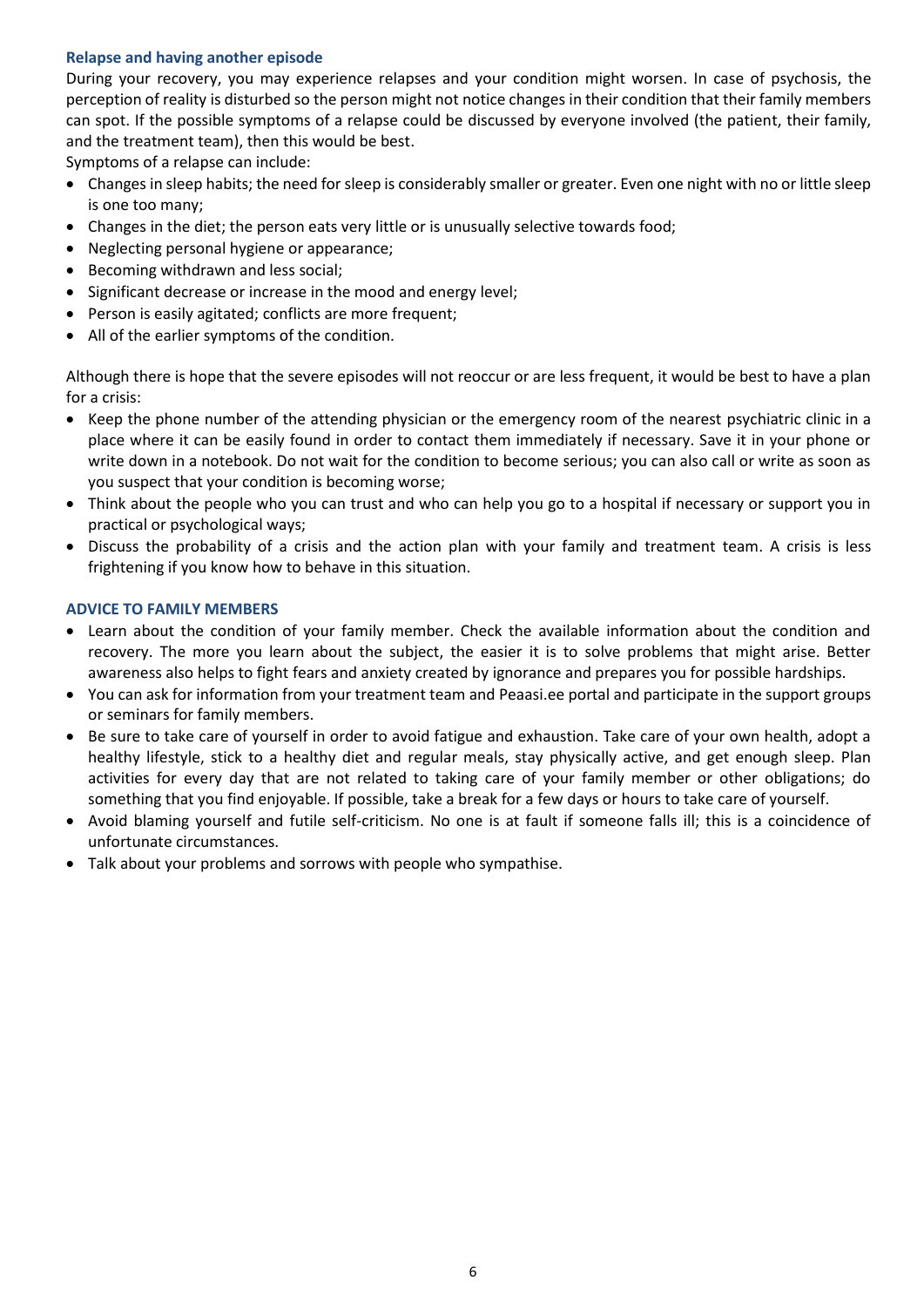#### **FREQUENTLY ASKED QUESTIONS**

#### **How long do I have to stay in the hospital?**

The duration of your hospitalisation depends on the course of the illness, symptoms, and the suitability of the treatment. The efforts of the team are directed at you continuing your treatment at home as soon as possible. As a rule, the duration of hospitalisation is at least a month. You should ask your treatment team which symptoms must disappear in order to be allowed to go home to continue your treatment and what you can do to alleviate them yourself.

#### **How long is the treatment?**

According to the current valid treatment guidelines, tablet regimen or treatment with depot injections lasts for a long time – in case of a psychotic disorder, usually several years. The exact duration of treatment depends on the person. The decision for ending the treatment is made jointly by the treatment team and the patient, and it depends on many different circumstances.

#### **Can I have another episode?**

Everyone can develop a psychotic disorder, and once developed, the likelihood for a repeat episode is high. However, it is not an inevitability and we recommend that you take care of your mental health and treat your condition.

#### **Can I work or study in the future?**

Yes, staying actively involved in daily life supports recovery.

## **Would my discussions with my treatment team remain confidential?**

Yes, nothing you talk about with mental health specialists is discussed outside your treatment team.

# **Can I tell my acquaintances, friends, fellow students, or colleagues about my condition; how should I approach this?**

Discussing mental health issues can sometimes cause embarrassment or people are ashamed to do it. Generally speaking, it benefits you if people do not have to figure out what is happening to you but can get their answers from you. In this case, they can offer support and consider your needs better. Your opinion and trust should determine who you tell and how much. If you have difficulties with finding the right words, discuss this with your treatment team.

## **Should I tell a child about mental health problems and how?**

A child definitely worries about their family member. Even if they do not know that someone is ill, they can deduce from the behaviour of adults that something serious has happened and start to invent explanations. Children feel guilt and fear easily and have active imaginations. Therefore, they should receive an age-appropriate explanation. It may benefit the child if they can participate in some of the discussions with the treatment team and meet the people who are involved in the treatment of their family member and ask them questions.

## **MYTHS AND REALITY OF PSYCHOTIC DISORDERS**

#### **Myth: schizophrenia means a split personality**

Reality: this definition is not the most accurate; rather, it is a rift between the person and reality – the person has lost their usual grip on reality.

## **Myth: schizophrenia means low intelligence**

Reality: people with less than average intellect and cognitive abilities can develop a psychotic disorder; however, the majority of people who suffer from this disorder have normal cognitive abilities, although it can be difficult to use these abilities in an acute state.

#### **Myth: psychosis means violence**

Reality: research indicates that violence among people with psychotic disorders is not higher than in the general population. Usually, people in a psychotic state are scared and confused and can harm themselves.

## **Myth: antipsychotics turn people into zombies**

Reality: taking antipsychotics are frequently associated with drowsiness and lack of motivation and energy, lack of thoughts. This is actually caused by the symptoms of schizophrenia or a dosage that is too high. Ideally, person who takes medication should not particularly notice their effect in their daily life. Antipsychotics do not cause addiction or change the personality of someone.